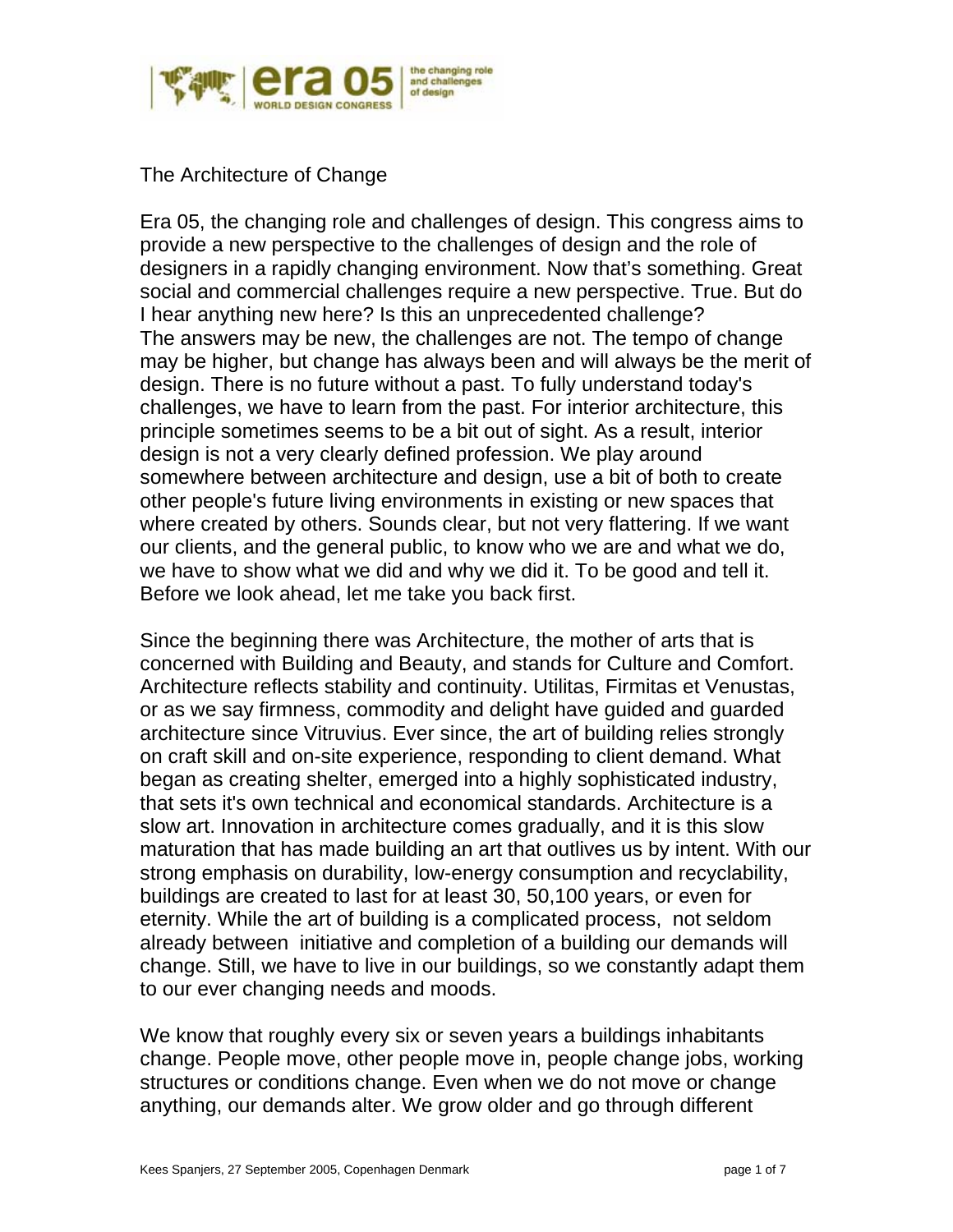

stages of live with different functional and stylistic requirements. Technology changes. Fashion changes. With it, our idea of comfort changes. Interiors change with us. Adapting our living environment is not a consequence, it's a condition. That makes design not only a part of the building process, but also a feature of every buildings life. We make buildings, and every so often we remake them as they are overtaken by time. Design guides how we do that, how we react to the architecture, how we make it fashionable yet durable by adaptation. Interiors are never finished.

I am aware that this short vision on architecture and design is not adequate to describe the richness of the subject, and is at least arguable. But it is a starting point to clarify the issue of interior design. Interiors are not designed for eternity. Interiors change, like our moods, needs and fashions change. From that point of view, interior design can be seen as a fashionable, cosmetic attribute to fulfill our hedonistic lifestyle. But even though interiors sometimes are fashionable and stylish, that vision is a bit short sighted. Even stylish interiors have to serve the practical needs for which they were intended for, and require a general obligation to safeguard the health, safety and well-being of its users. This asks for professionals.

Today, many disciplines are involved in the business of adapting interior spaces to human occupation. Architects, designers, spatial designers, stylists, decorators, furniture suppliers, interior contractors, furniture makers, general contractors, just to name a few. Also, many ordinary people are their own designer, whether or not challenged or assisted by the boost in media attention for fashionable and comfortable living. What distinguishes the interior architect from them all is that he focuses to the direct and close relationship of man with his environment, or more precise, of user and interior space. Interior architects are professionals, skilled by training and practice.

Unfortunately, here is where the general idea of what an interior architect really does or means stops, as well under professionals as by the general public. Practice and training differ greatly, not only in different countries and cultures, but even within the profession itself. Naturally, every interior architect or designer has his own design philosophy, style and way of doing business. But do we have a common idea of what Clients may expect from us? How to sell our profession? What may we expect if we ask ten different people in the street what an interior architect or designer is or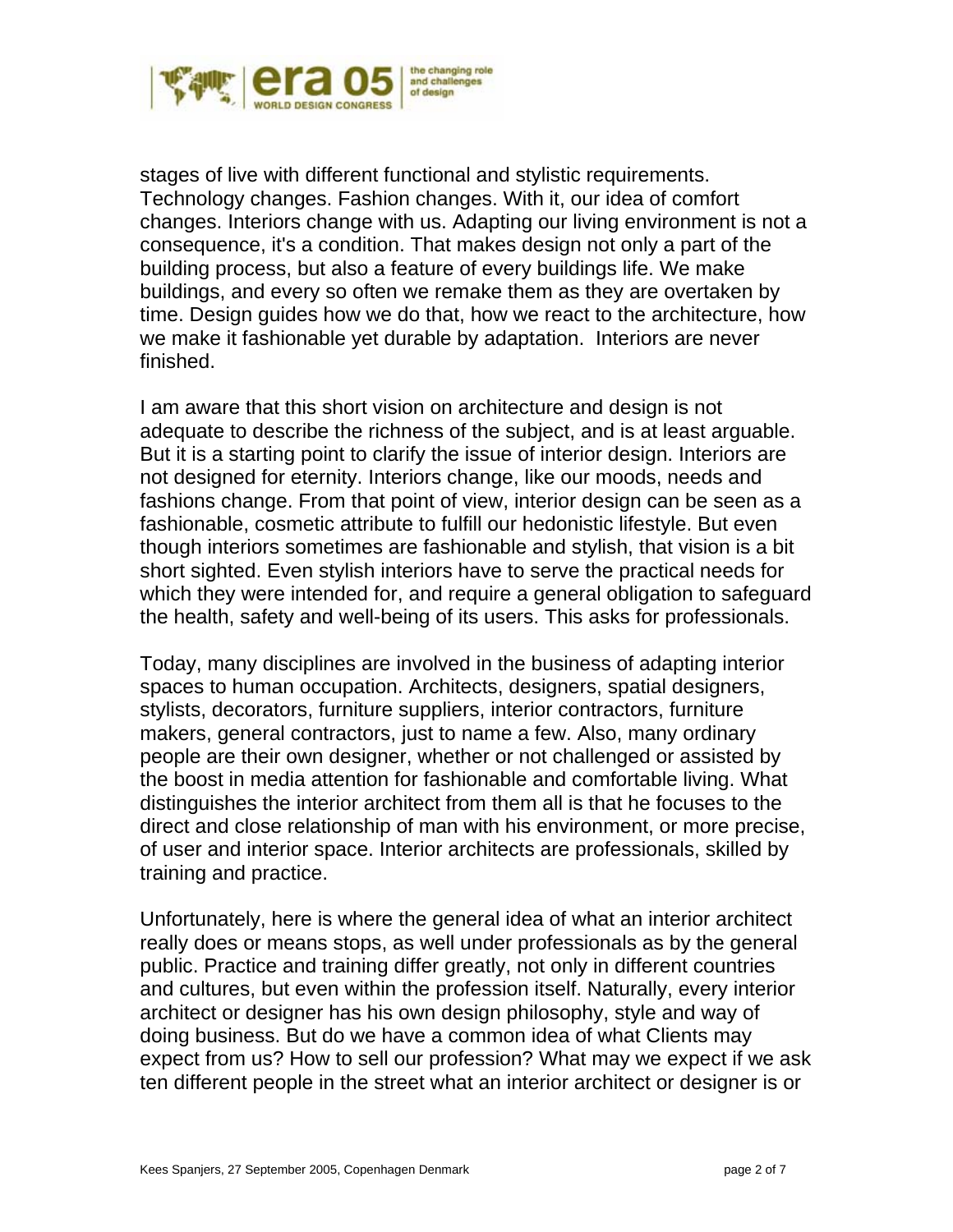

does? I would expect ten different answers, most of them probably wrong or unclear. Can we blame them for that?

Many interior designers adhere to the additive ~architect. The reason for that may be that they want to identify themselves with the kind of work architects do. The concept of 'architect' hardly needs explanation; people know what to expect. Ask those same ten people and they will probably give you ten identical and more or less accurate answers. Like architects, interior architects main concern is dealing with space, defining the way we move around in it, experience it, feel and behave ourselves in it. But do we take the same responsibilities architects do? In most countries around the world the profession of architecture is protected by title-laws, alike physicians, lawyers etc. This legislation is to safeguard the health, safety and well-being of the people, which is a major concern for the authorities. Also, architects are expected to guide their Clients through the entire building process, not only the spatial design, but everything from refining the Clients visions and defining their needs to documenting them in plans and specifications, monitor construction and counsel the budget. Many interior architects will say that that is exactly what they do too. On a different scale maybe, with some exclusions, like structural work, and some additions, like designing workplaces and dealing with ergonomics. And alike architects, most interior designers are not design celebrities, but talented, hard-working and experienced professionals, committed to the job.

Interior Architecture is a young profession, and although decoration is of all times, we haven't quite decided yet if it is art or science. It is only twohundred years ago that furniture was mainly a form of architectural decoration, fixed in the space. At the beginning of the 20th century homedecorators, inspired by the arts-and-crafts movement, did some good business, and from America ideas about a more practical furnishing of homes came to Europe. But it is only after World War II that the design of the interior became an independent profession in Europe, practiced mostly from a socio-cultural point of view. Inspired by the pre-war Modern movement early post-war interior design brought us an esthetic moralism that sought to improve the quality of life through bright and sparsely furnished interiors. Those where the days of white walls, black linoleum and utility furniture. Interior designers thanked their independence to a headstrong conception of their job and a sense of social responsibility. Soon a more fashionable interior design came over from America, and it was not long until Ikea's and Terence Conran's Habitat stores made design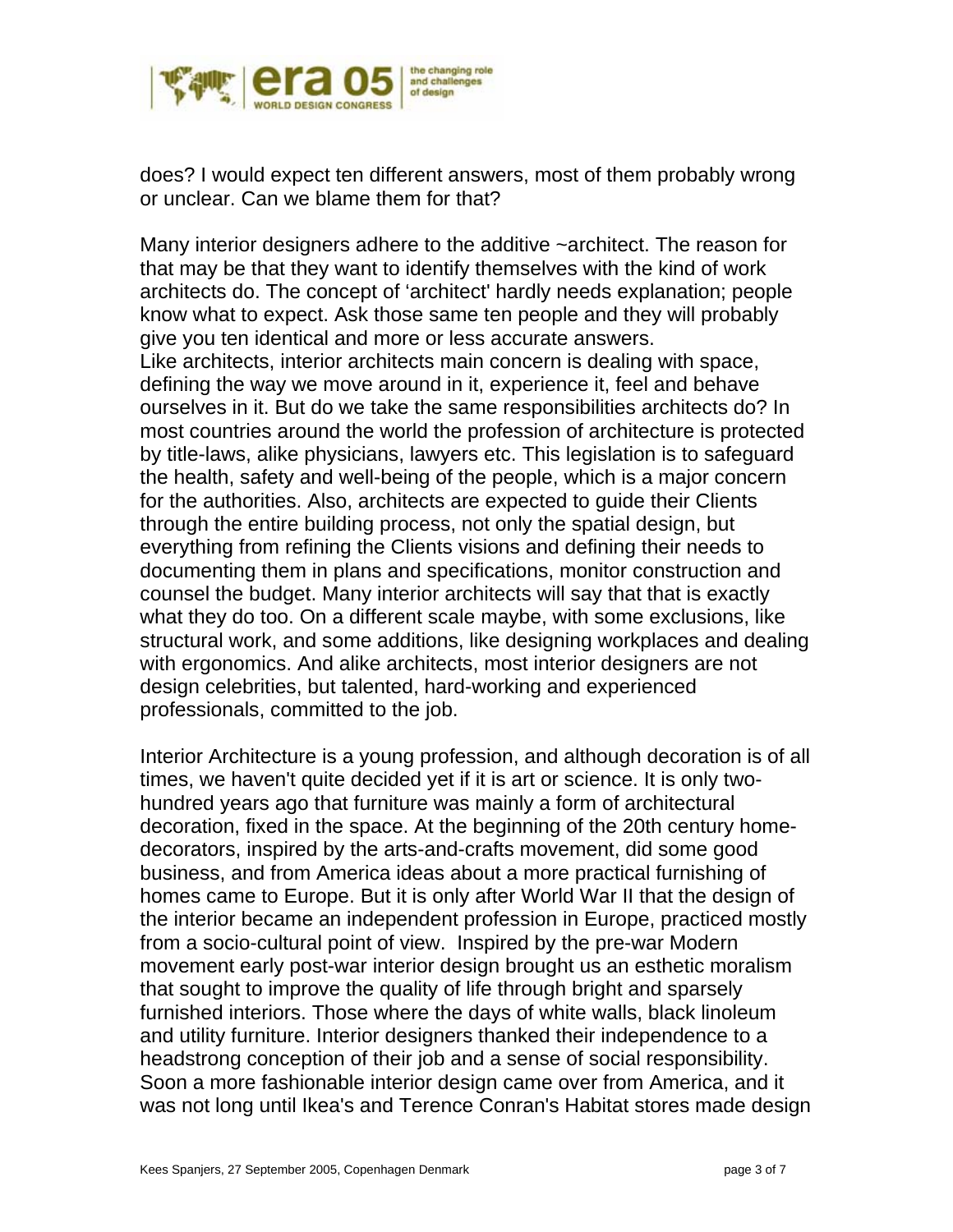

affordable and within reach of the masses. This democratization of interior design gave way to a new decorative eclecticism that also affected the work of the professional interior architects considerably.

From that first post-war generation of interior architects we may even remember some names of designers. But most have long been forgotten. With them, their interiors are long gone, and their work is scarcely documented. In general, the history of interior design has hardly been written, neither from an art-historic point of view, nor from a socio-cultural point of view. Interiors are vulnerable, and historic interiors are more rare than high art. Strange, if we realize what the way we furnish our homes and offices and shops can tell us about the cultural history and anthropology of our times. This goes for designed interiors as well as for the vernacular. One might even say that in this regard vernacular interiors are in a way always a reflection of the styles and fashion of the time, and as such of the designed interior.

Not only do we not record the history of our profession, there is also no coordinated research on the circumstances that determine success or failure in interior design. Interior design is design driven; not primarily the result of research and knowledge. We live in a time of ideas. It is no longer the product, but the idea behind it that appeals to us. From marketing we learn that the line between idea and illusion has become thin. In our own profession we can, thanks to computers, bring the most fantastic ideas to virtual reality. We learn to think in concepts, in images. Design is not a solution, it's an attitude. Designers deal with complexity. Good design is never a compromise, but a resolution which somehow redefines and unifies the shards of the original problem. Creative people are impatient, they want to go ahead, to investigate, to innovate, solve problems. Creative people look forward, and that is exactly what they are hired for by their Clients.

The temptations of creativity are great. But in the end design only works if we translate innovation into products. Which means that the interior architects work needs to cover the whole process, including technology, ergonomics, functionality and other unsexy aspects of the design work. That we need to have knowledge of manufacturing and execution. That we have to deal with rules and regulations, know about jurisdiction and liability. And that we are able to market our skills and know how to maintain a profitable business.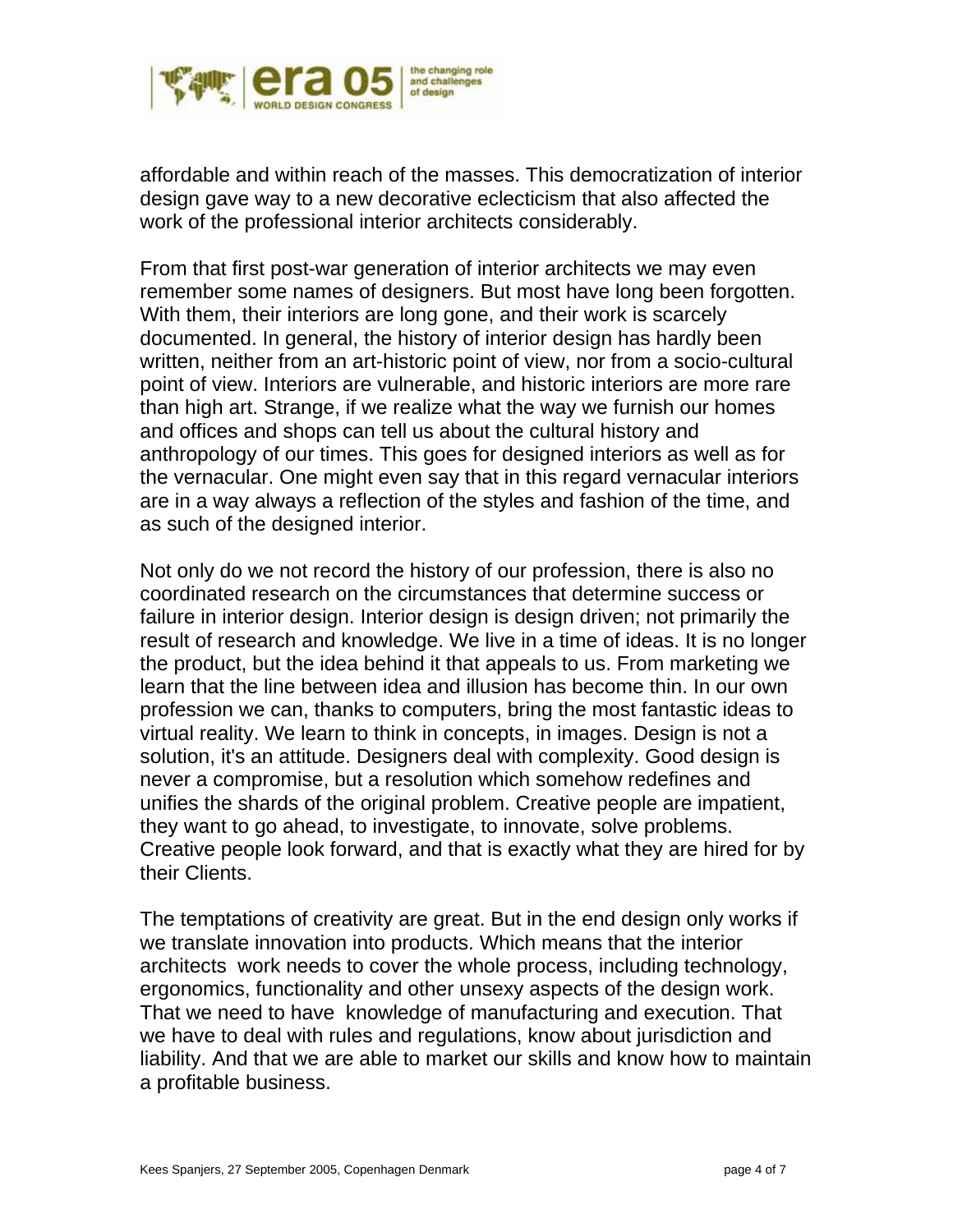

Design education has improved greatly over the last years. The creative and conceptual skills of young designers are on a very high level. But this improvement was largely at the cost of technical and practical skills. Subsequently the idea touched ground that the challenges of our modern society ask for a broad and innovative design approach. Which might be true. But personally I think that ideas and creativity alone are never enough to solve whatever challenge. I believe strongly that students should not only learn to develop themselves conceptual, but also should learn craft skill on human behavior, health and safety issues, some basic understanding of construction engineering, marketing skills, entrepreneurship, design-for-all issues and other less appealing responsibilities. Such more businesslike aspects generally are underdeveloped. The result is a generation of conceptually strong interior architects who, as one colleague recently put it, make beautiful designs but ramshackle structures.

At this moment, the higher educational systems in 25 European countries are being transformed into a uniform trans-European system, based upon the Anglo-Saxon bachelor master system. The main goal of this transformation is to encourage the international exchange of students, teachers and researchers. Of course this transformation also concerns schools of art and design and interior design schools. Here lies a tremendous chance for our educational institutions to form a network of interior design schools, and to set up international research and exchange programs. Unfortunately, that is not what I see that is happening. In stead, I have the impression that competition between schools has grown stronger, and that the urge to attract students with challenging programs sometimes exceeds the need to deliver the best practitioners. But I'm convinced that eventually the new system will lead to stronger cooperation and professionalization of the education, and with that of the discipline as a whole.

History and theory are the starting point to enter into tomorrows challenges. And challenges we have! As I said in my introduction, interior architecture is the architecture of change. Strong economics and globalization brought us, at the end of the 20th century, a new attention and recognition of the value of a good living environment. While technology changes the way we communicate, new office concepts where developed in close cooperation between interior architects and management consultants, Government authorities start to recognize the importance of well designed work places and public buildings. Schools and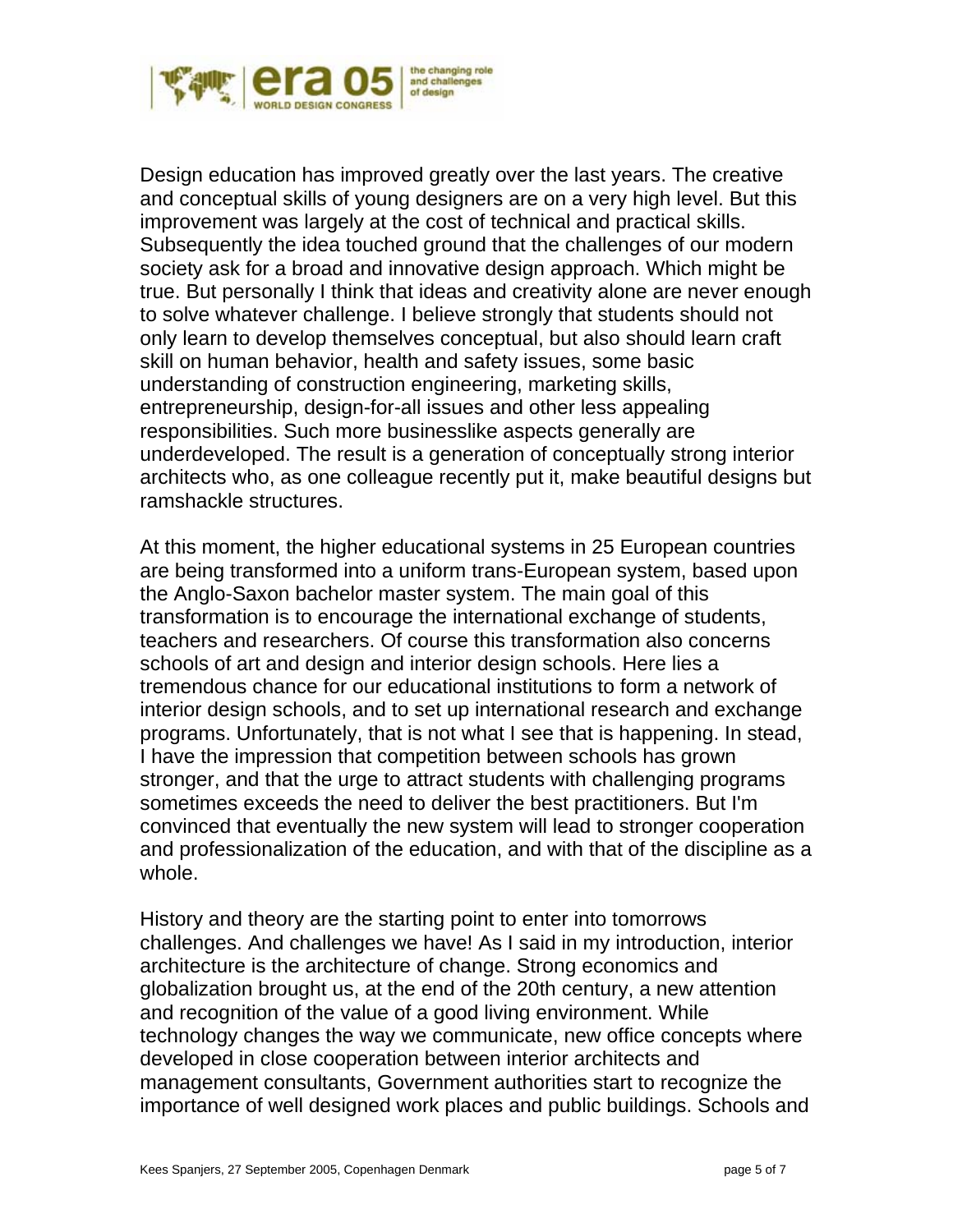

university buildings are now interactive learning environments, that combine students needs with appealing design. And the overdose of beige, to which we used to expose patients in hospitals and seniors in elderly homes, is slowly but surely being replaced with designed interiors, in which people feel better and cure better

Health care, and the fast growing market for housing for the elderly and sheltered living, offer chances for interior architects to contribute with their specific knowledge to the realization of quality improvement in the sector. Also the public interior, the continuation of public space in public and semipublic buildings, is an area where interior architects typically can contribute to functionality and perception. New theme's such as multi-culturalism, safety and privacy are added challenges.

To be able to deal with these challenges, we need coordinated research and a documentation of projects that goes beyond nice pictures in glossy magazines and coffee-table books. We need an attitude to discuss and debate our work, to learn from each other and to add individual experiences to common knowledge. To create best professional practices we need research and debate.

Research and debate traditionally belong to education. But theory and scientific orientation are usually treated in stepmotherly fashion at artschools. The question arises whether the current bachelor programs are equipped for such research tasks. And most of the master programs that are set up recently do not offer a theoretic scientific approach of the discipline, supported by lectorship. Teaching should go beyond the training of individual students, and combine education with general research.

But we can not blame education alone for being an undefined profession. In fact, education has done a great job in broadening the view and bringing in interdisciplinary insights. It is thanks to this broad view that interior architects can think outside the box, and approach challenges with unhindered creativity. To deploy this richness of ideas the professional field needs to work closely together with the educational institutions. Schools need the input of actual practice. Professional organizations should be more than service organizations, and offer their members a broad scope of contacts and instruments to further enhance their skills and knowledge. Continuing education projects can create such a bond between education and practice, and add greatly to the experience and knowledge of the profession as a whole. The profession should organize itself in such a way that being informed and abreast of things is a minimum